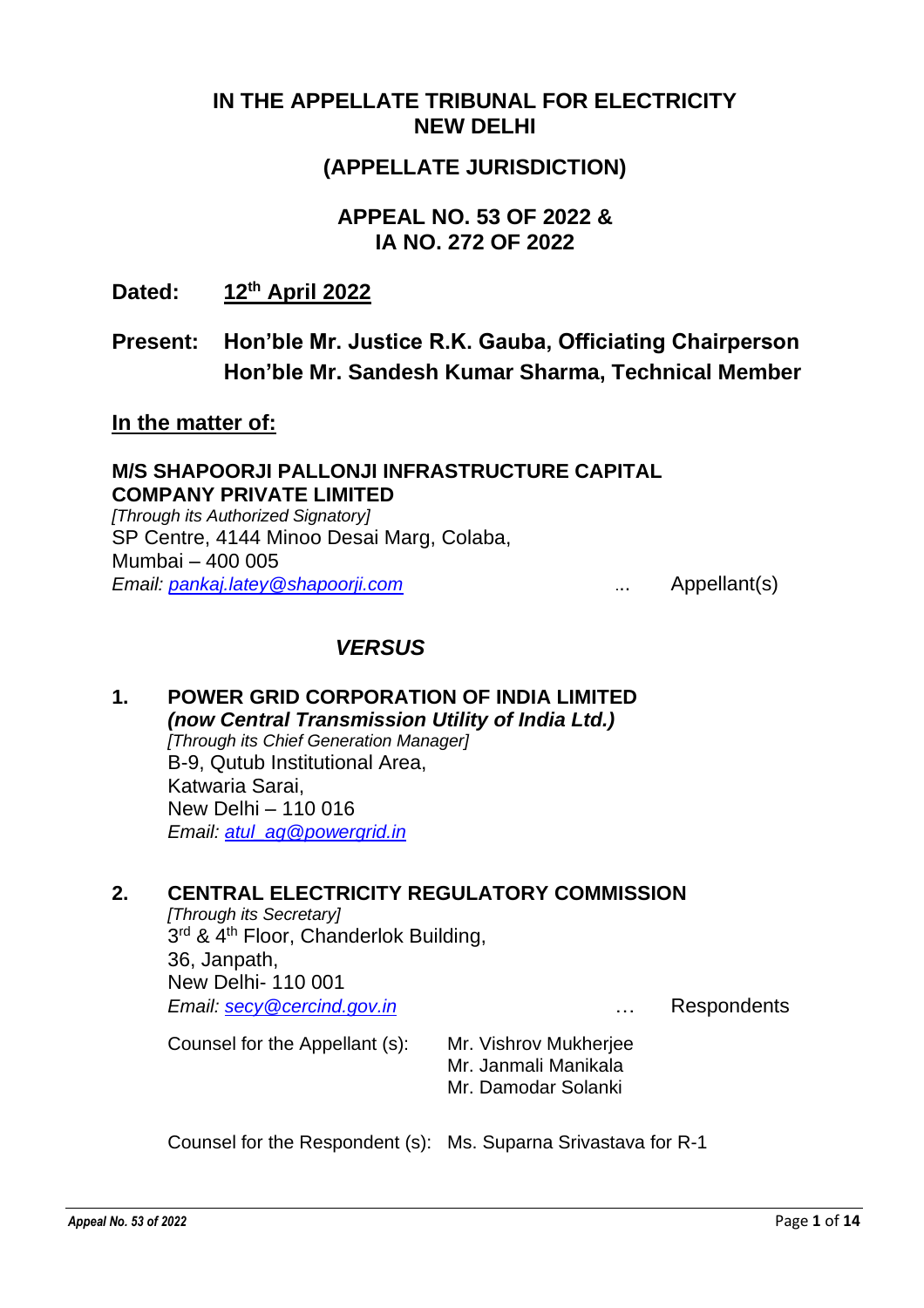# **J U D G M E N T**

## **PER HON'BLE MR. JUSTICE R.K. GAUBA, OFFICIATING CHAIRPERSON**

*1.* This matter was taken up by video conference mode on account of pandemic conditions, it being not advisable to hold physical hearing.

*2.* The appeal under Section 111 of Electricity Act, 2003 assails the Order dated 15.02.2022 passed by *Central Electricity Regulatory Commission* (hereinafter referred to as "CERC" or "the Central Commission") in Petition no. 523/MP/2020 whereby the claim of the appellant *M/s Shapoorji Pallonji Infrastructure Capital Company Private Limited*, *inter alia,* for discharge or return of *Connectivity Bank Guarantees* ("CBGs") of Rs.5.0 crore each issued by IndusInd Bank was partly allowed with a direction that an amount of Rs. 50.0 lakh each would stand forfeited, the balance being refunded.

*3.* The background facts need to be noted in brief.

*4.* The Central Commission has framed Regulations named *Central Electricity Regulatory Commission (Grant of Connectivity, Long-term Access and Medium-term Open Access in inter-State Transmission and related matters) Regulations, 2009* (for short, "the Connectivity Regulations"). In terms of Regulation 27 of the Connectivity Regulations, detailed procedure was notified by CERC which came into force from 15.05.2018 it being styled as *Detailed Procedure for "Grant of Connectivity to Projects based on Renewable Sources to Inter-State Transmission System"* (hereinafter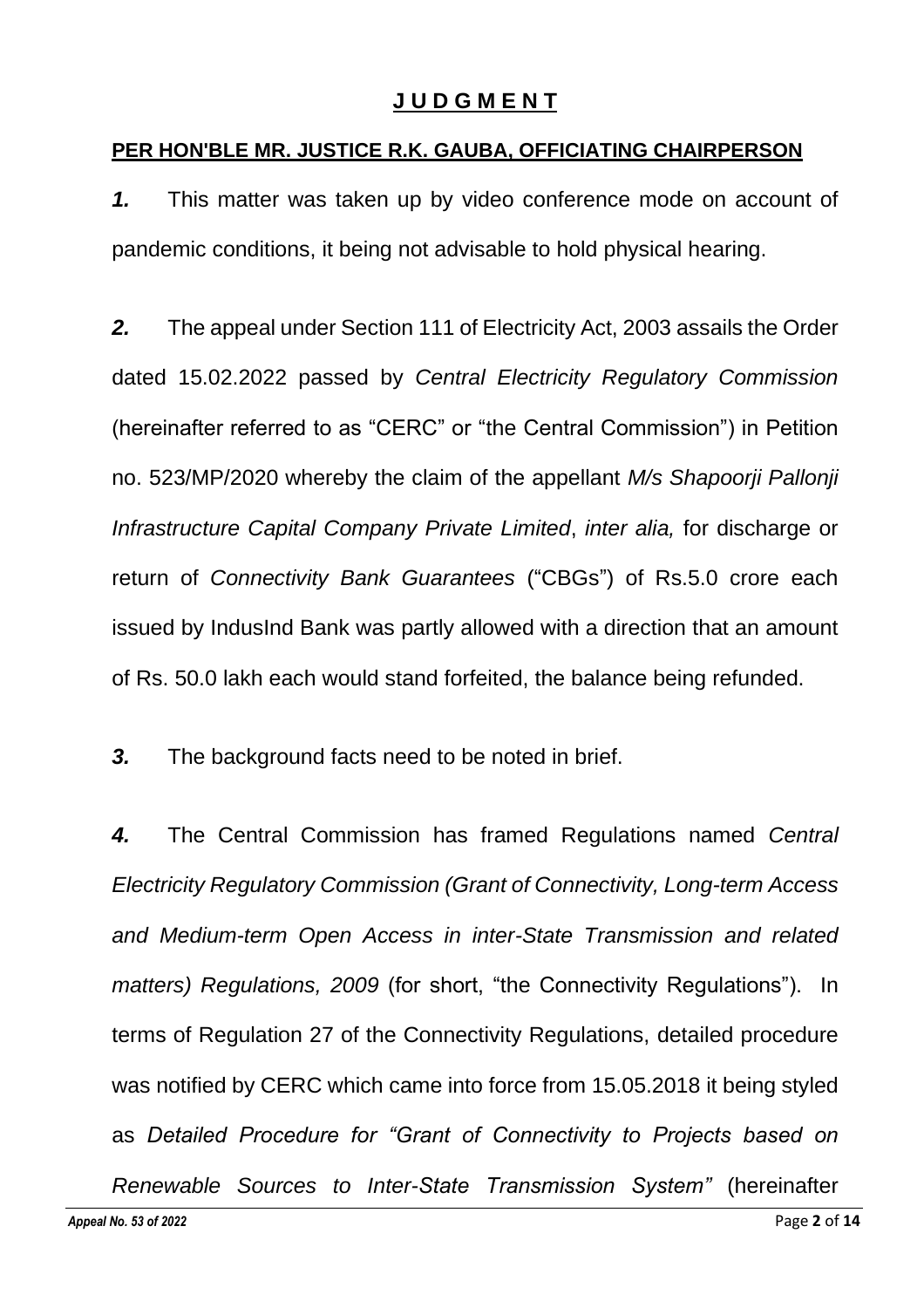referred to as "the Detailed Procedure"). It may be mentioned here itself that the said Detailed Procedure was modified by issuance of what is known as "*Revised Detailed Procedure*" issued on 20.02.2021.

*5.* While the Detailed Procedure notified on 15.05.2018 was governing the field, certain events took place which have a bearing on the matter at hand. The petitioner was awarded two 250 MW Solar Projects, one at Tuticorin in the State of Tamil Nadu and the other at Anantpur in the State of Andhra Pradesh, the power generated from such solar power projects intended to be supplied to distribution licensees in the State of Telangana through an intermediary procurer viz. NTPC. In that context, the appellant had approached the first respondent – *Power Grid Corporation of India Ltd* (for short, "PGCIL") and was granted Stage-I connectivity on 24.08.2018 for 500 MW in relation to Tuticorin Project and 500 MW in relation to Anantpur Project respectively.

*6.* Subsequently, on 17.01.2019, PGCIL granted to the appellant Stage-II connectivity for 250 MW in relation to Tuticorin Project and for 250 MW for Anantpur Project respectively. In terms of the relevant Regulations and pursuant to the *Transmission Service Agreements* ("TSAs") dated 12.02.2019 executed by the parties, the appellant furnished, on 14.02.2019, the two Connectivity Bank Guarantees (CBGs) bearing nos.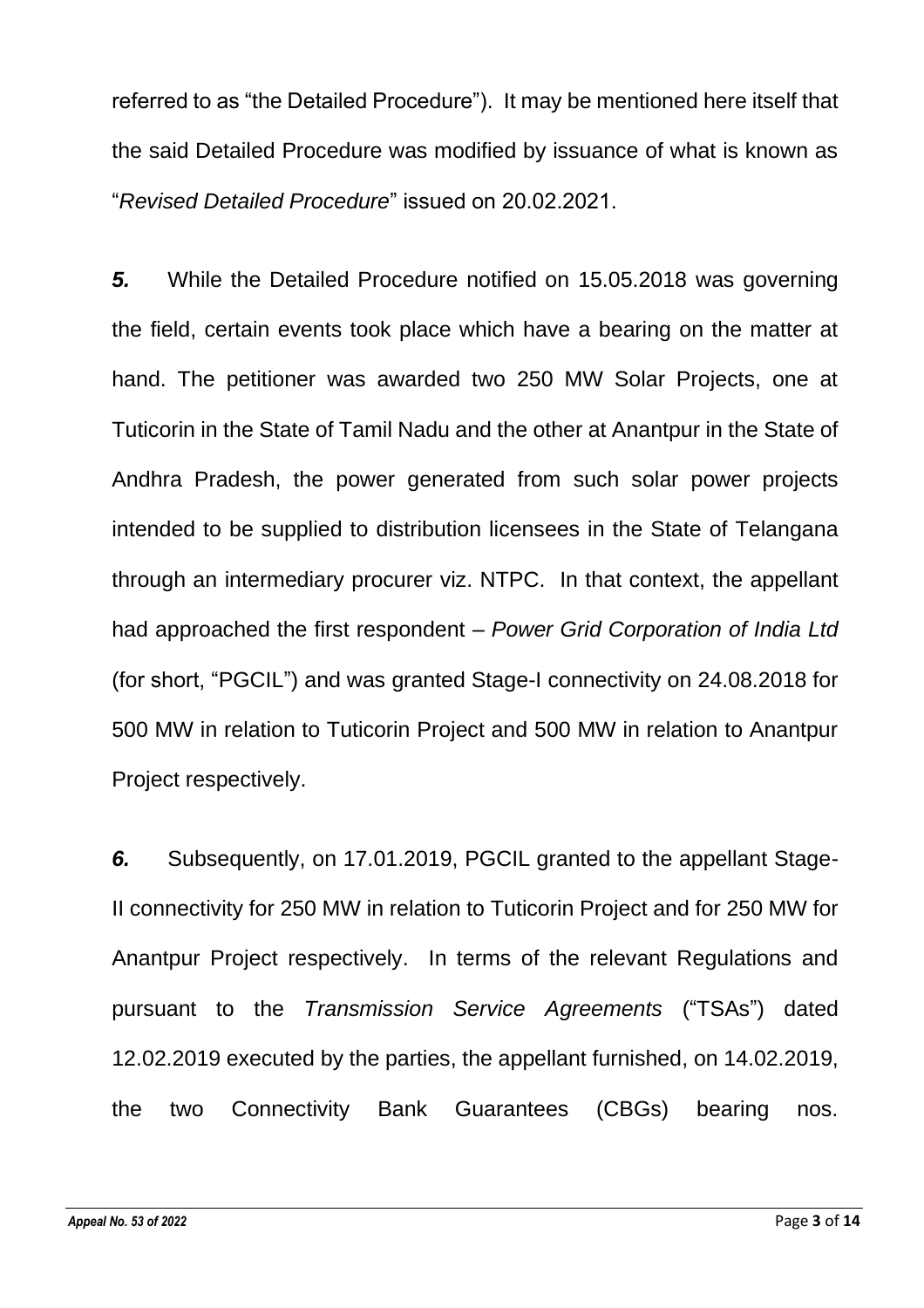OGT0005190028921 and OGT0005190028926 of Rs.5.0 crore each to the respondent PGCIL, the transmission service provider.

*7.* On 11.03.2019, pursuant to Letters of Intent (LOIs) dated 17.10.2018 issued by NTPC, *Power Sale Agreement* ("PSA") was executed between NTPC and the two distribution licensees of the State of Telangana i.e. *Northern Power Distribution Company of Telangana Ltd* ("TNSPDCL") and *Southern Power Distribution Company of Telangana* ("TSSPDCL"). Subsequently, on 20.03.2019, two companies (Special Purpose Vehicles or "SPVs") created by the appellant – *M/s Eloise Energy Private Limited* ("EEP") and *Elaine Renewable Energy Private Limited* ("EREPL") – entered into separate *Power Purchase Agreements* ("PPAs") with NTPC in respect of two projects at Anantpur and Tuticorin.

*8.* The above said PPAs were presented before *Andhra Pradesh Electricity Regulatory Commission* ("APERC") for approval which, however, was not accorded by APERC till 20.05.2019. Subsequently, the *Telangana State Electricity Regulatory Commission* ("TSERC") was approached by the Telangana distribution licensees (TNSPDCL and TSSPDCL) for approval of extension which did not come-forth during the extended period of three months. In the result, the PPAs dated 20.03.2019 were terminated by the parties, with mutual consent, in August-September, 2019, in accordance with the provisions of the said PPAs. It is stated that as a sequel to this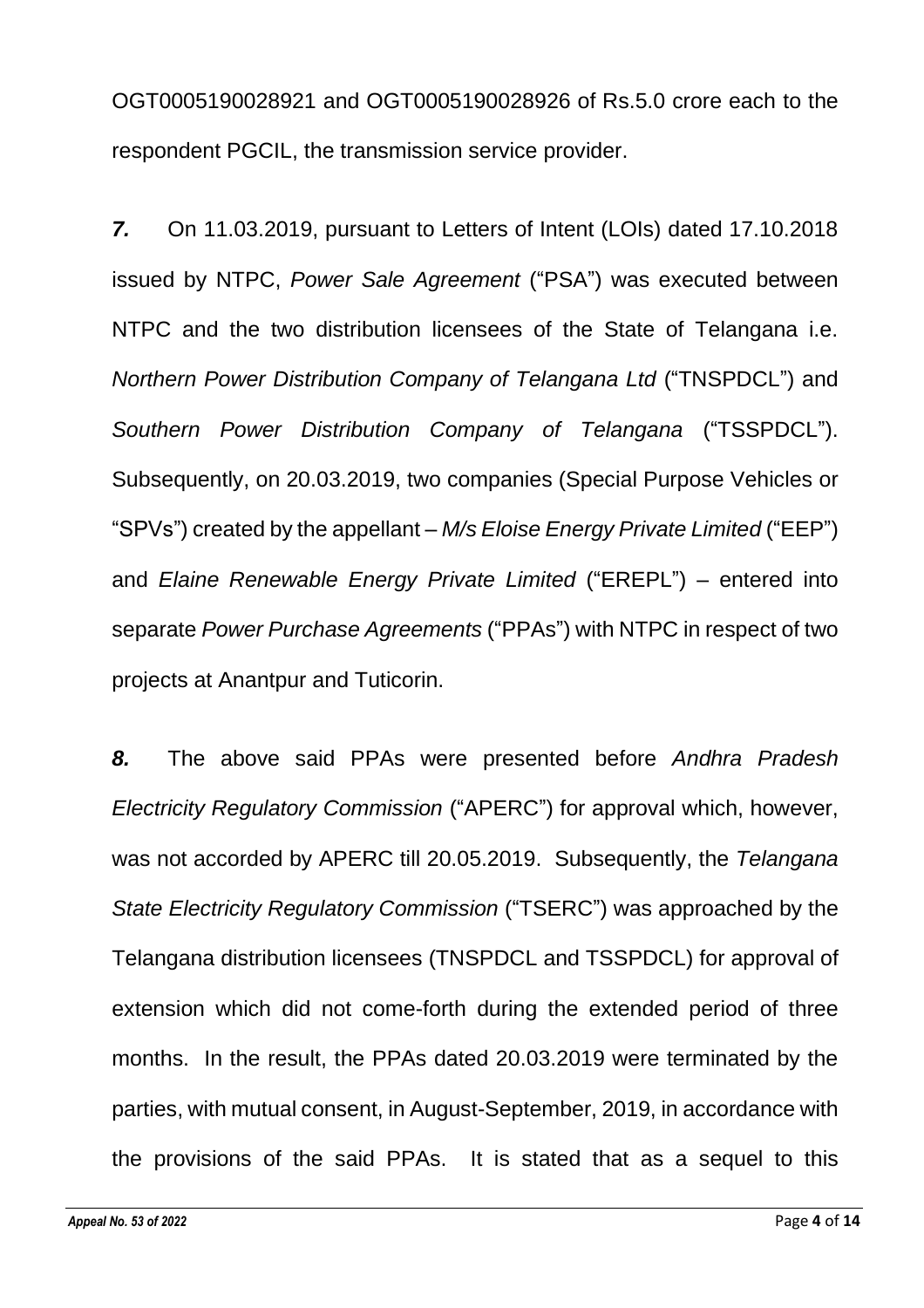development, NTPC returned the *Performance Bank Guarantees* ("PBGs") of Rs. 125.0 crores (Rs.62.5 crore each) which had been furnished by the appellant under the PPAs.

*9.* Against the above backdrop, the appellant approached the respondent PGCIL on 15.01.2020, through its SPVs EEPL and EIPL, for cancellation of Stage-II connectivity in respect of Anantpur and Tuticorin projects, termination of PSAs and return of the CBGs. Acceding to the said request, PGCIL revoked the Stage-II connectivity with immediate effect on 04.03.2020 and though returning the consultancy fee and *ad hoc* operation & maintenance charges in respect of both the projects declined to discharge the CBGs stating that the Detailed Procedure provided for discharge of such CBGs only subsequent to commencement of power evacuation from the power plant.

*10.* The appellant filed the petition, being no. 523/MP/2020, before CERC on 08.05.2020, on which the impugned order has been passed, setting out its prayers as under:

> *"a) To exercise power under Regulation 33A of the CERC (Grant of Connectivity, Long-term Access and Medium-term Open Access in inter-State Transmission and related matters) Regulations, 2009 and relax the procedure set out in Clause 10.11 of the Detailed Procedure for "Grant of Connectivity to Projects Based on Renewable Sources to Inter-State Transmission System";*

> *b) Direct Respondent to discharge/return Connectivity Bank Guarantee No. OGT0005190028926 and Connectivity Bank*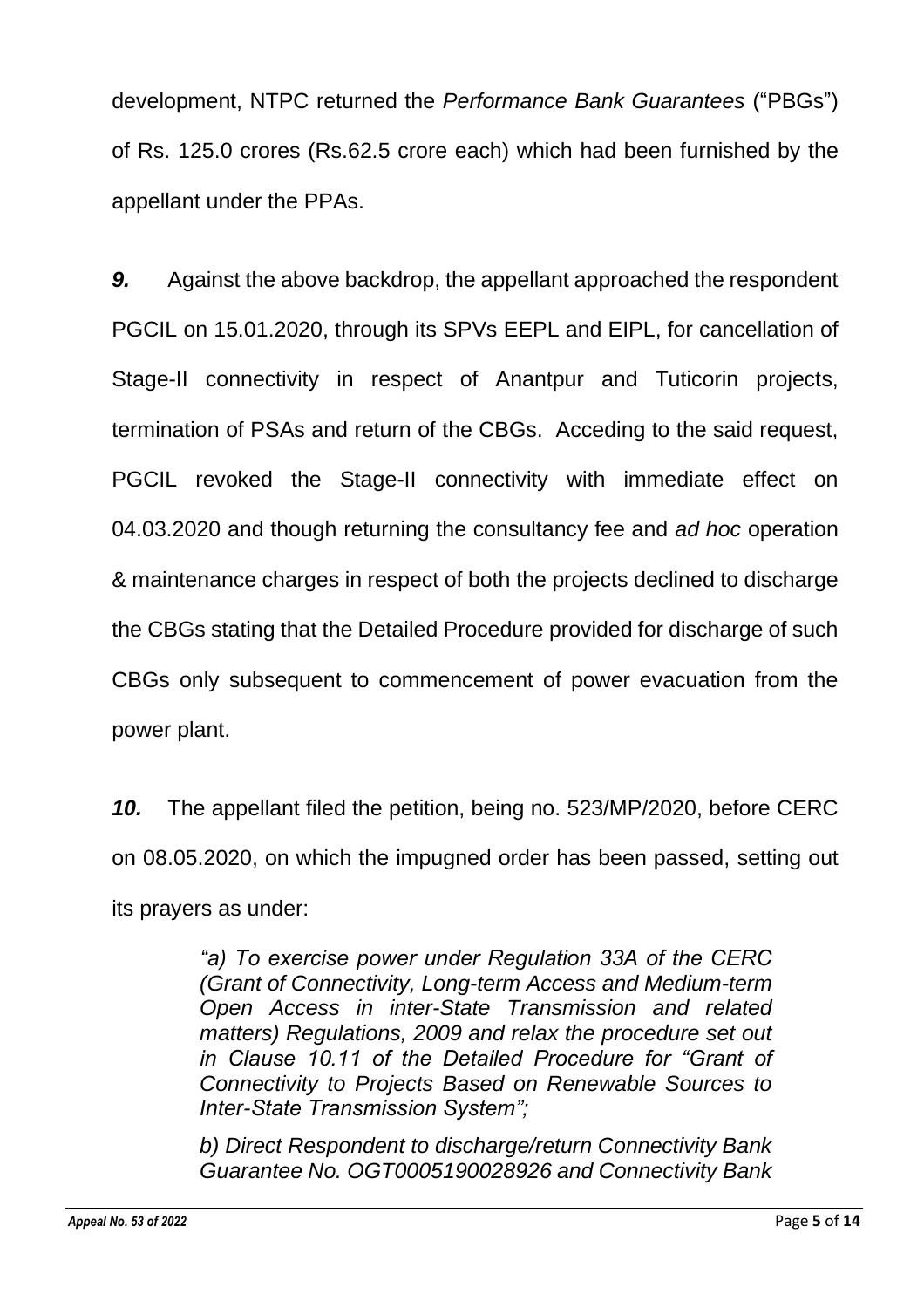*Guarantee No. OGT0005190028921 of Rs.5 Cr. each issued by IndusInd Bank; and /or*

*c) Pass such other order / orders, as may be deemed fit and proper in the facts and circumstances of the case."*

*11.* While the abovementioned Petition no. 523/MP/2020 was pending before CERC, Revised Detailed Procedure came to be notified on 20.02.2021.

*12.* Admittedly, under the Detailed Procedure, as enforced prior to

issuance of the Revised Detailed Procedure, there was no express provision

made for discharge or return of the CBGs if Stage-II connectivity were

revoked, such discharge having been mentioned primarily in relation to the

commencement of power evacuation from the power plant. Two specific

clauses of the Detailed Procedure (pre-revised) need to be quoted here:

*"10.11 Conn-BG shall be discharged six months after commencement of evacuation of power from the renewable project.*

*… 11.2 The Stage-II Connectivity grantees shall be required to complete the dedicated transmission line(s) and pooling substation(s) within 24 months from the date of intimation of bay allocation at existing or new / under-construction ISTS substation. If the grantee fails to complete the dedicated transmission line within the stipulated period, the Conn-BG of the grantee shall be encashed and Stage-II connectivity shall be revoked. The payment received in terms of these provisions shall be adjusted in the POC pool.*

*13.* Under the Revised Detailed Procedure, however, Clause 5.1 would provide as under: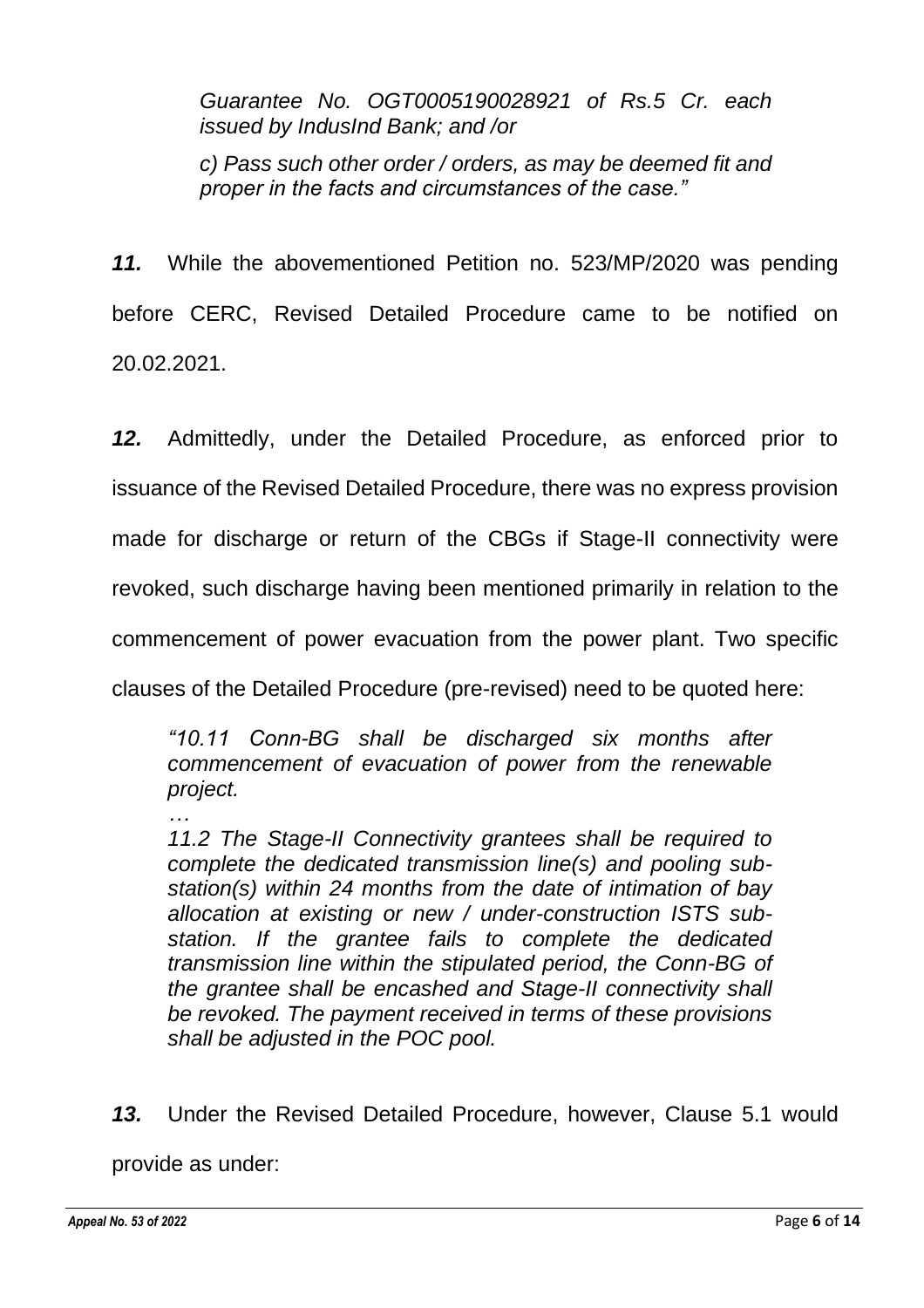*"5.1 After coming into force of this Procedure, for an entity which has been granted Stage-II Connectivity under the Pre-revised Procedure,*

*(1) Any action already initiated for revocation of Stage-II Connectivity or encashment of Bank Guarantee prior to the issue of this Procedure shall be completed under the Pre-revised Procedure.* 

*(2) Any action including revocation of Stage-II Connectivity or encashment of Bank Guarantee initiated after the issue of this Procedure shall be in accordance with this Procedure.*

*(3) Conn-BG submitted under the Pre-revised Procedure shall be treated as ConnBG1 for Rs. 50 lakh and Conn-BG2 for the balance amount.*

*(4) In the event of encashment of such Conn-BG1 or Conn-BG2 as worked out in terms of sub-clause (3) of Clause 5.1 above, under Clause 10.8 of this Procedure*

*(i) If the associated bay(s) at the ISTS sub-station is being constructed by Stage-II grantee itself, amount corresponding to Conn-BG1 shall be forfeited and balance amount being treated as Conn-BG2 under this Procedure shall be refunded.*

*(ii) If the associated bay(s) at the ISTS sub-station is being constructed by ISTS licensee, amount corresponding to Conn-BG1 and amount of ConnBG2 in terms of Clause 10.8(a) of this Procedure shall be forfeited and any excess amount submitted as Conn-BG under the Pre-revised Procedure shall be refunded."*

*14.* The CERC applied the abovementioned Clause 5.1 of the Revised

Detailed Procedure observing through the impugned order as under:

*"11. We have heard the submissions of the parties and perused the documents available on record. The only issue which arises for our consideration is regarding treatment of Connectivity Bank Guarantee furnished by the Petitioner to the Respondent, for its solar power projects at Anantpur and Tuticorin.*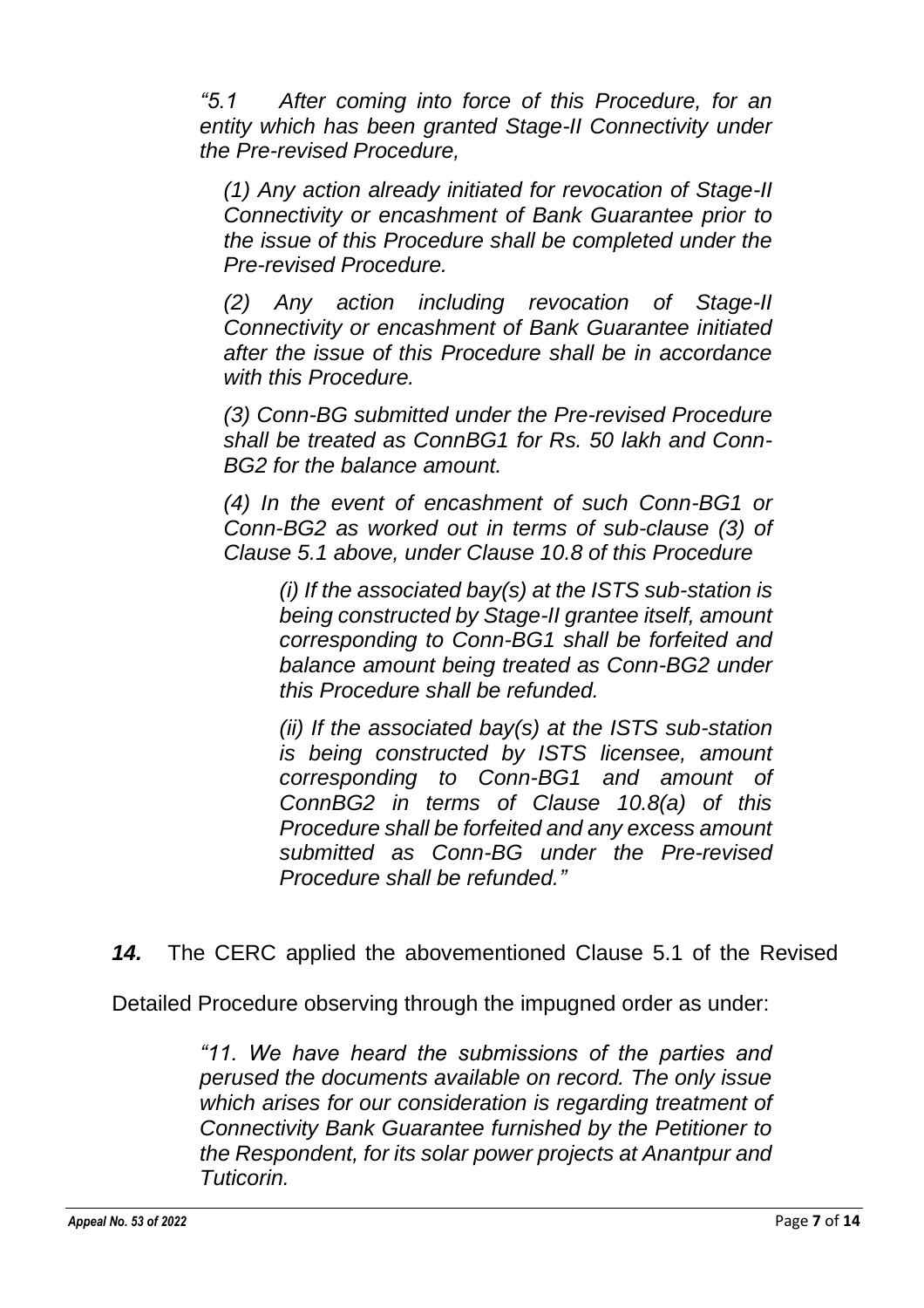*12. The Petitioner has stated that it was awarded two 250 MW solar projects, one each at Tuticorin (in the State of Tamil Nadu) and Anantpur (in the State of Andhra Pradesh) and the power from these solar power projects was to be supplied to the Telangana Discoms through an intermediary procurer, NTPC. Subsequently, the Petitioner was granted Stage-II connectivity by the Respondent for 250 MW each with respect to its Tuticorin solar power project and Anantpur solar power project. Consequently, TSAs were entered into with the Respondent and the Petitioner furnished BG of Rs.5 crore under each TSA. The Connectivity was sought for PPAs that was entered into by SPVs of the Petitioner with the Telangana Discoms wherein PPAs required approval of TSERC as a condition precedent within a period of 60 days of effective date of PPAs. However, despite extension of 3 months, the PPAs were not approved by TSERC and accordingly, the parties terminated the PPAs. Consequent to termination of the PPAs, the Petitioner vide its letters dated 15.01.2020 sought to cancel Stage-II connectivity granted to it and requested to return CBGs (of Rs.10 crore). The Respondent vide its letter dated 04.03.2020 revoked the Stage-II Connectivity granted to the Petitioner. However, the Petitioner's request for return of CBGs was declined by the Respondent.*

*…*

*14. A plain reading of clause 5.1(3) of the Revised Detailed Procedure indicates that a Connectivity Bank Guarantee submitted under the Detailed Procedure (prerevised) shall be treated as Conn-BG1 for Rs.50 lakh and Conn-BG2 for the balance amount. Further, in terms of clause 5.1(4)(i) of the Revised Detailed Procedure, in the event of encashment of BG, if the associated bay(s) at the ISTS sub-station is being constructed by Stage-II grantee itself, amount corresponding to Conn-BG1 shall be forfeited and balance amount (being treated as Conn-BG2) shall be refunded. We are of the view that the Revised Detailed Procedure is a procedural law and is to be applied even on existing agreements.*

*15. We observe that in the present case, the Respondent had revoked the Stage II Connectivity granted to the Petitioner vide its letter dated 04.03.2020. However, the Respondent had not initiated any action for encashment of Bank Guarantee under the Detailed Procedure (prerevised). Therefore, any action pertaining to encashment of*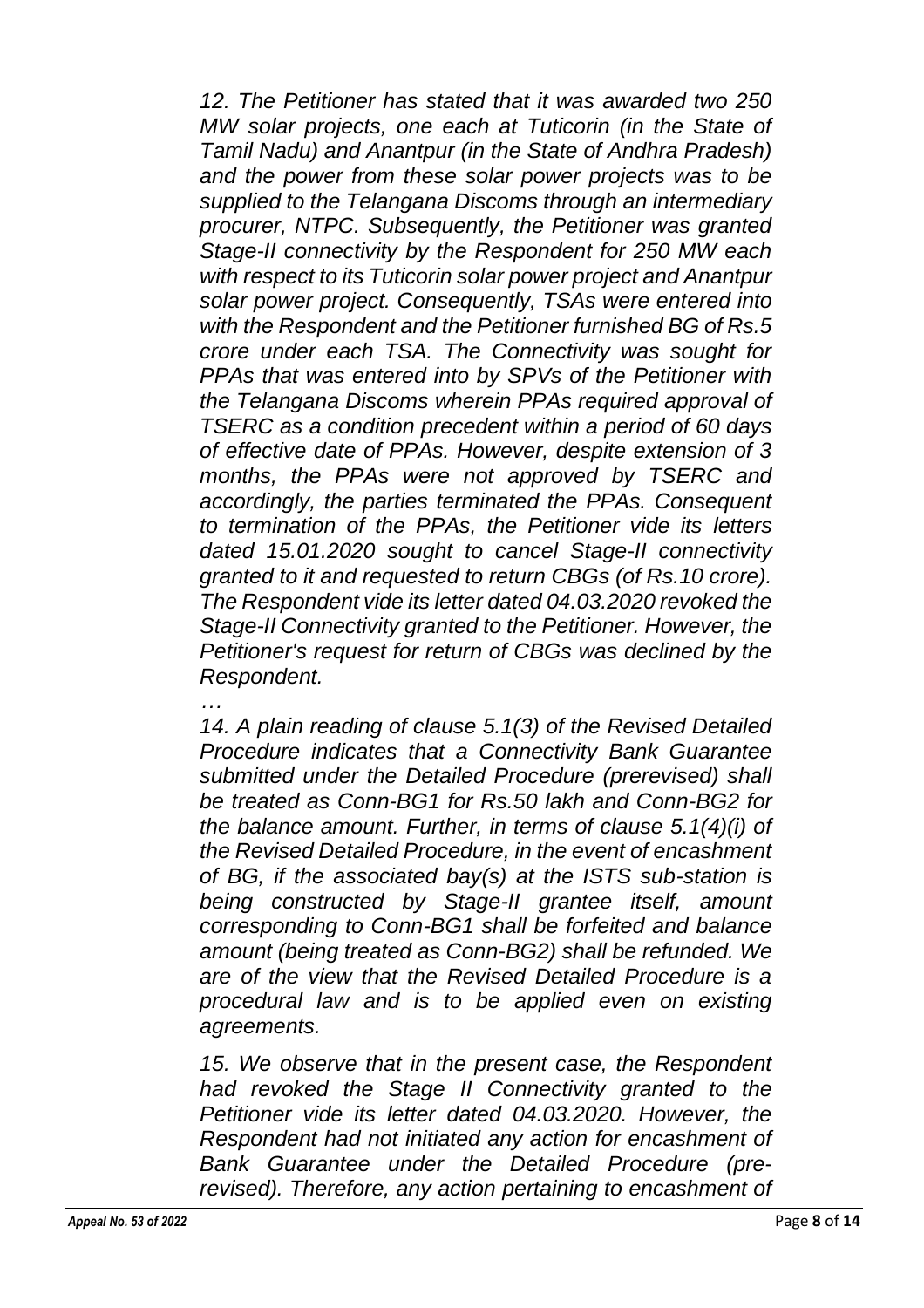*Connectivity BG has to be dealt under the Revised Detailed Procedure in terms of clause 5.1(2) of the Revised Detailed Procedure.*

*16. Since the terminal bays for the Anantpur solar power project and Tuticorin solar power project was under the scope of the Petitioner, in terms of clause 5.1(3) read with clause 5.1(4)(i) of the Revised Detailed Procedure, the amount of Rs.50 lakh (corresponding to Conn-BG1) shall be forfeited and balance amount of Rs.4.5 crore (corresponding to Conn-BG2) shall be refunded to the Petitioner for each solar power project."*

*15.* It may be mentioned at this stage that PGCIL has fairly conceded, even

by additional affidavit submitted on 22.10.2021 before CERC, *inter alia,* that:

*(a) Stage-II Connectivity granted to SPICCPL for Anantpur and Tuticorin Projects have been revoked on 04.03.2020 under the Pre-revised Procedure / Detailed Procedure, however no action was initiated towards encashment of Conn-BGs submitted by SPICCPL in absence of any clear provision.* 

*(b) No expenditure has been incurred under ISTS for Connectivity granted to SPICCPL at N P Kunta (bay no. 224) for its Anantpur Project.* 

*(c) Regarding expenditure incurred under ISTS for Connectivity granted to SPICCPL at Tuticorin-II GIS (bay no. 211) for its Tuticorin Project, these works were identified as common facilities works at Tuticorin-II GIS S/s for facilitating connectivity to RE developers. Upon revocation of Stage-II connectivity, the bay no. 211 was allocated to NTPC."*

*16.* From the above facts, affirmed on behalf of PGCIL itself, it is clear that PGCIL does not claim any loss suffered on account of grant of Stage-II connectivity or its revocation, upon request of the appellant, in relation to the two projects. There is no expenditure incurred by PGCIL in relation to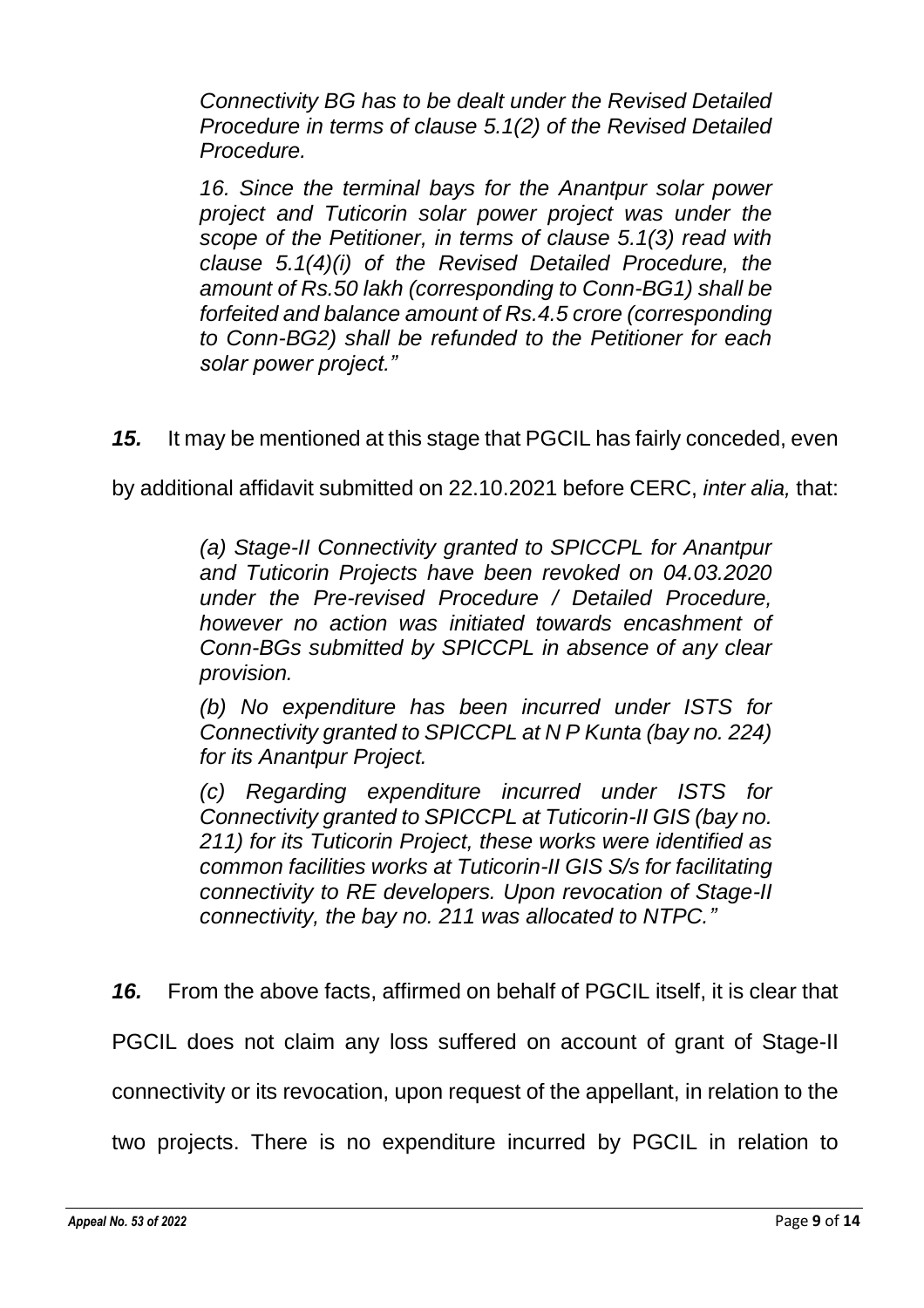Anantpur project, the expenditure incurred for the purposes of Tuticorin project having been properly utilized for another entity.

*17.* As has been noted earlier, the appellant had approached the CERC with a prayer for relaxation of the conditions respecting CBGs for exercise of power available to it (CERC) under Regulation 33A of Connectivity Regulations. In our considered view, in the matter at hand, there was no need for such power of relaxation to be invoked in as much as under the Detailed Procedure brought in force from 2018 the only occasion for CBGs to be invoked was in the event of inordinate delay due to non-performance during the period prior to commencement of the power evacuation, the CBGs having served the purpose and liable to be discharged upon such commencement of power evacuation after the elapse of the period specified for the same.

*18.* On careful scrutiny of the facts at hand, we are of the view that CERC has fallen into error by applying the Revised Detailed Procedure which was issued on 20.02.2021, merely on the reasoning that it is a procedural law and is to be applied even on existing agreement. The question as to whether Revised Detailed Procedure is procedural was not germane or of any consequence for the simple reason Clause 5.1, as extracted earlier, itself makes it clear that it would apply if the revocation of Stage-II connectivity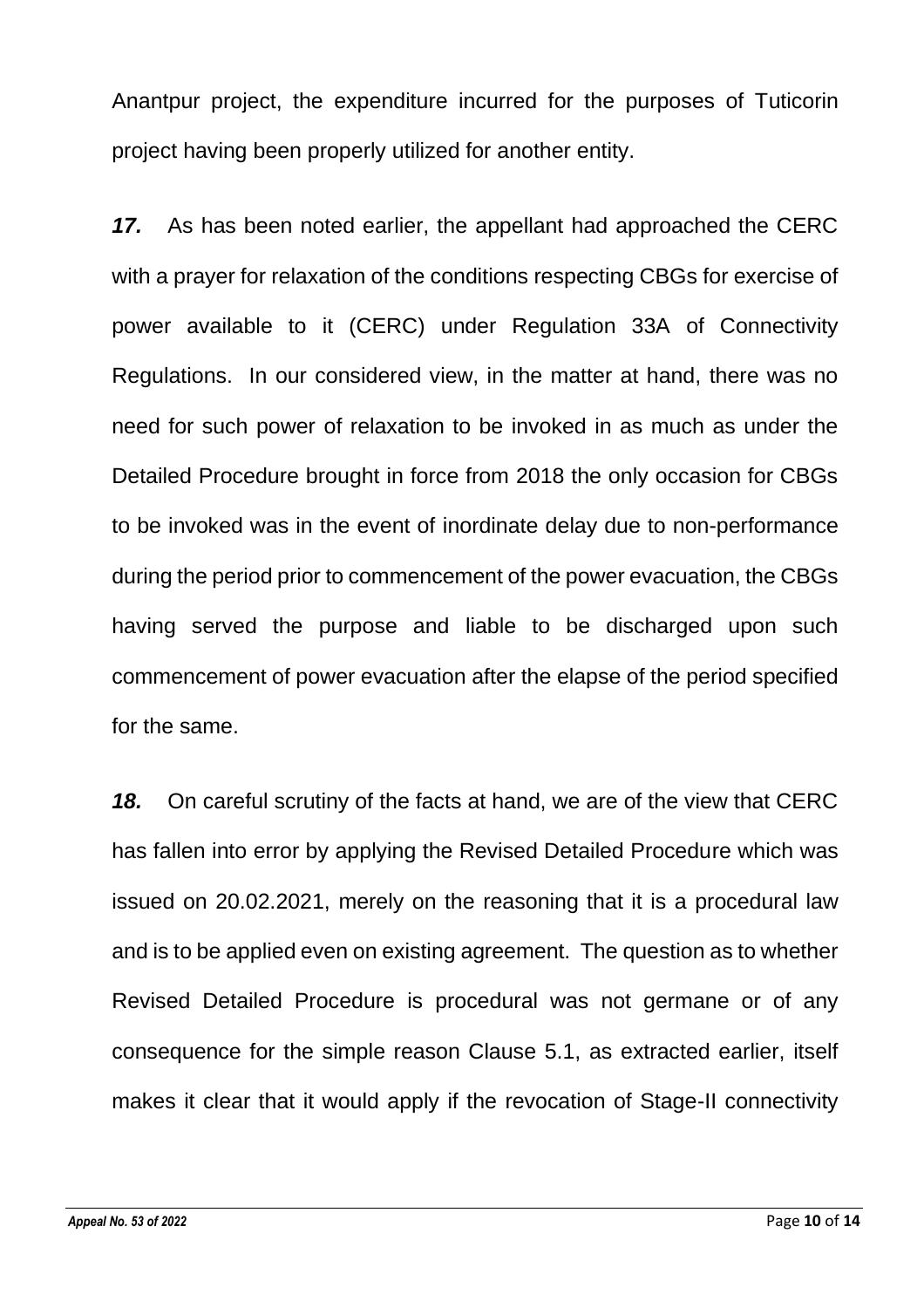was ordered or action initiated for encashment of bank guarantee "after the issue of this Procedure".

*19.* The language employed in Clause 5.1(1) of Revised Detailed Procedure leaves no room for doubt that if action for revocation of Stage-II connectivity had been initiated prior to issuance of the Revised Detailed Procedure, the manner in which CBGs are to be dealt with is governed by "Pre-revised Procedure". Similarly, if action had been initiated for encashment of bank guarantee prior to issuance of the Revised Detailed Procedure, such action will also have to be completed under the "Pre-revised Procedure". It all hinges on initiation of action to give trigger for two events; (i) revocation of Stage-II connectivity, and (ii) encashment of CBGs. If the action for initiation of either is after the issuance of the Revised Procedure, it would be under the said Revised Procedure; else, the pre-revised procedure would continue to apply. In the present case, revocation was already complete. No action for encashment was initiated, before or after, by the contracting party (PGCIL). We may elaborate.

*20.* The request for revocation of Stage-II connectivity had concededly been made on 15.01.2021, more than a year prior to the issuance of the Revised Detailed Procedure. The said request had been acceded to by the respondent PGCIL on 04.03.2021, again more than eleven months prior to issuance of the Revised Detailed Procedure.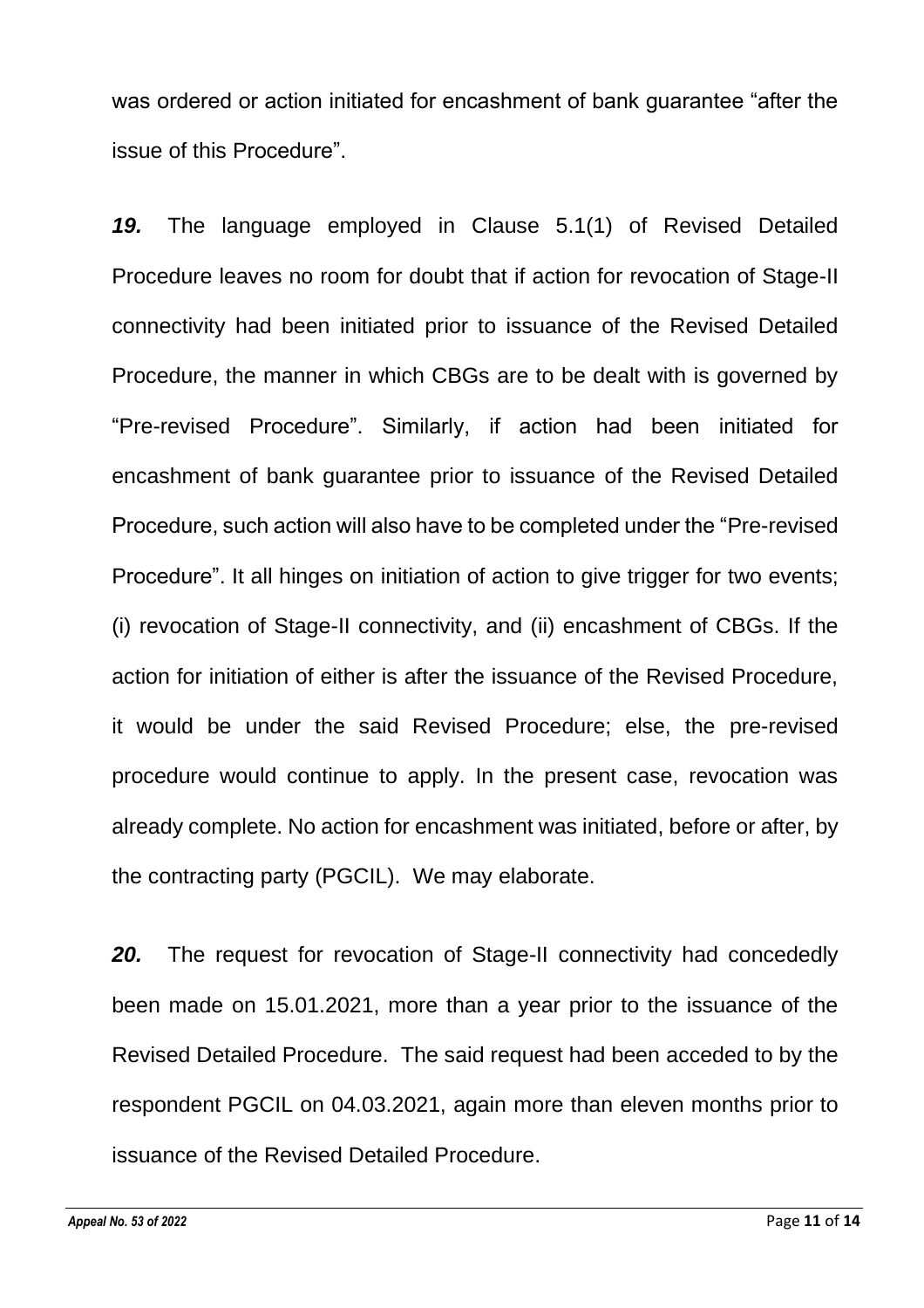*21.* The purpose of requirement of CBGs is to insulate or indemnify the transmission utility against any loss it might incur on account of defaults on the part of the entity entering into TSA in timely compliances till the commencement of evacuation of power. As noted earlier, no loss has been suffered by the respondent PGCIL on account of either grant of Stage-II connectivity or its revocation.

*22.* More important than the above, however, is the fact that PGCIL has not initiated at any stage, not even till date, any action for encashment of CBGs. If there was any need for compensation for the loss suffered, PGCIL would have initiated action for encashment of the CBGs while granting revocation as requested, on 04.03.2020. From this conduct, from the correspondence exchanged (compelling the appellant to approach the CERC), and from the submissions made, it is clear that PGCIL was clueless as what was to be done with the CBGs that had been furnished as a precondition for grant of the Stage-II connectivity, after the same had been revoked and the TSAs cancelled upon request *albeit* with mutual consent. Since PGCIL had not suffered any financial loss in the process and since it was not finding a cause to initiate action to encash CBGs under the extant Detailed Procedure, the only just and fair dispensation to be accorded on the petition of the appellant by CERC was to allow the CBGs to be discharged and returned.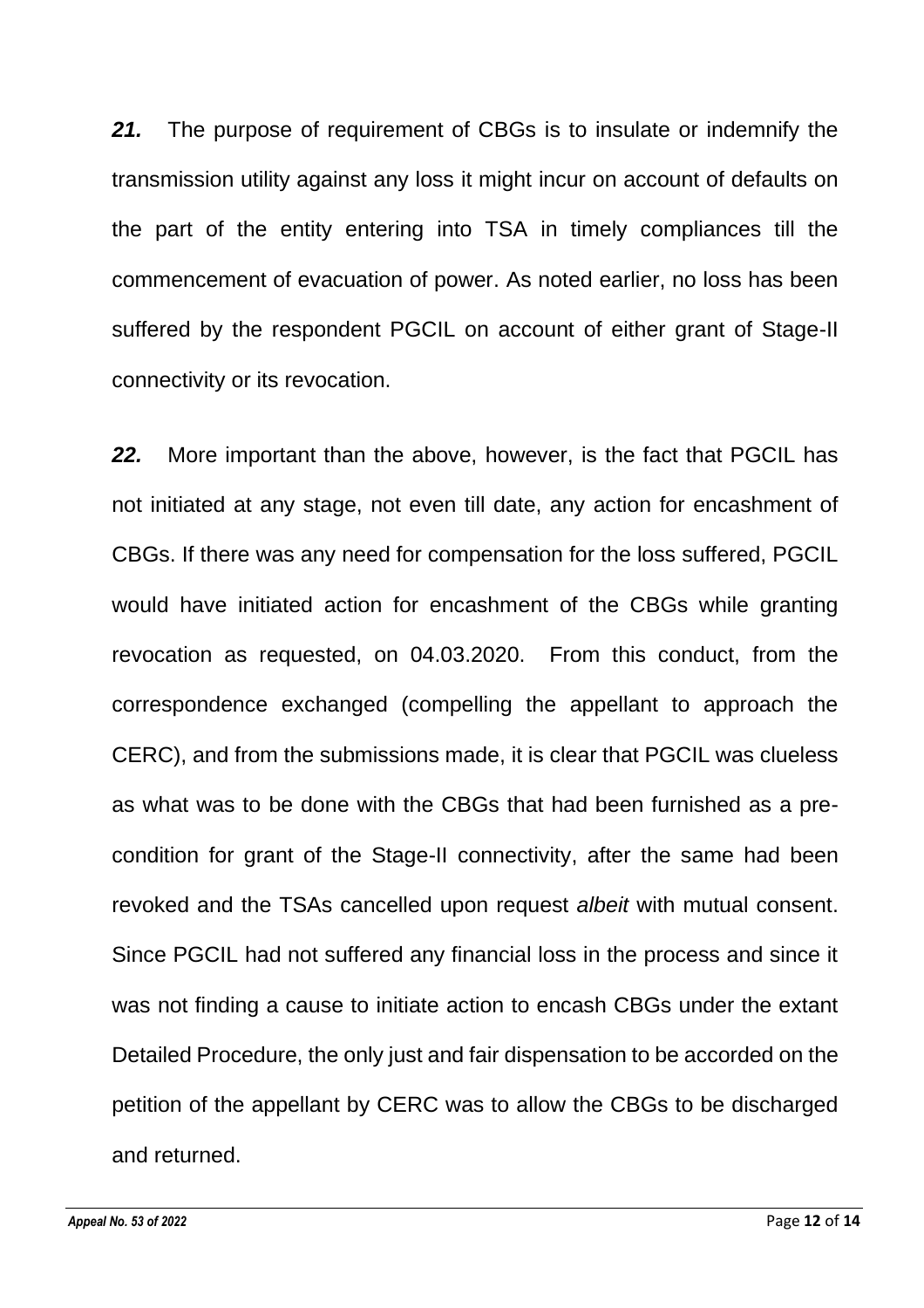*23.* The provision contained in Clause 5.1(2), (3) & (4) of the Revised Detailed Procedure could not have been invoked by CERC to impose virtually a penalty of Rs.50.0 lakh each against the two CBGs on the appellant on the assumption that action for encashment of CBGs had been initiated after the issuance of the Revised Detailed Procedure for the simple reason there is no claim of such action having been initiated at any stage by PGCIL.

*24.* The decision of CERC also falls foul of Section 73 of the Indian Contract Act wherein compensation is payable to the party to the contract in the event it has suffered loss due to inability of the party to discharge contract. In the facts at hand, it bears repetition to say, there is no claim made by PGCIL of having suffered any loss as requires to be compensated. Concededly, there has been no occasion for PGCIL to invoke Clause 11.2 of the Pre-revised Detailed Procedure to claim a right to encashment of CBGs.

*25.* For the foregoing reasons, the impugned order directing forfeiture of Rs. 50.0 lakh each from the two CBGs cannot be upheld. The said direction is hereby set aside and vacated. The petition of the appellant before the CERC for substantive relief is allowed. The two Connectivity Bank Guarantees, mentioned earlier, shall be returned forthwith. If PGCIL has encashed the bank guarantees to the extent of forfeiture permitted by CERC